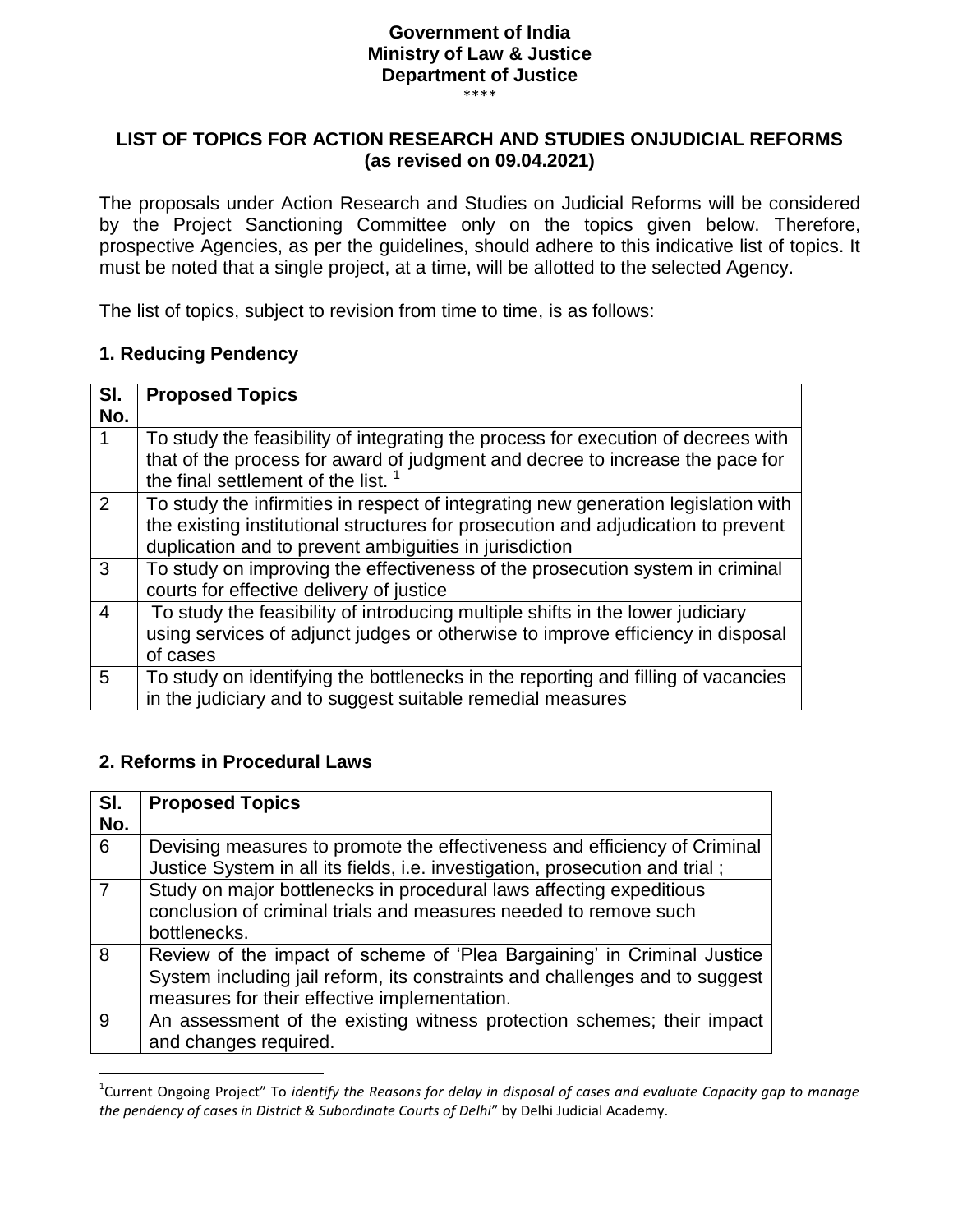| $ 10\rangle$ | Measuring the impact of 2013 amendments in Criminal Law.                    |
|--------------|-----------------------------------------------------------------------------|
| 11           | Study of Victims of different categories of crime and their experience with |
|              | the adjudication process.                                                   |
| 12           | Inter State comparison of adjudication of civil and criminal cases          |
| 13           | An Empirical Study of Implementation of 'Arrest Law' in select cases        |

### **3. Use of ICT for Judicial Reforms**

| SI.<br>No. | <b>Proposed Topics</b>                                                                                                                                                                                                                        |
|------------|-----------------------------------------------------------------------------------------------------------------------------------------------------------------------------------------------------------------------------------------------|
| 14         | Assessing the need for legal reform associated with the use of ICT for<br>delivery of justice.                                                                                                                                                |
| 15         | Assessing the possibility and challenges of the use of social media and<br>mobile technology for judicial awareness.                                                                                                                          |
| 16         | Analyzing the impact of computerization of courts and audio-video<br>recording of court proceedings on perception about privacy and data<br>security.<br>This project is subject to approval of e-Committee of the Supreme<br>Court of India. |
| 17         | Study to recommend policies for improving the adoption and utilization of<br>ICT in the judicial system.                                                                                                                                      |
| 18         | "Paperless courts": To study the feasibility of replacing paper<br>documentation whenever possible without affecting delivery of justice to<br>speed up the justice delivery process                                                          |

## **4. Fast-Track Courts**

| SI.<br>No. | <b>Proposed Topics</b>                                                          |
|------------|---------------------------------------------------------------------------------|
| 19         | Efficacy of DoJ Fast Track Court Scheme in relation to under-trials             |
| 20         | An Impact Assessment of Fast Track Courts in India.                             |
| 21         | Effectiveness of Fast Track Courts in checking incidences of sexual<br>offences |

## **5. Commercial Courts**

| SI.<br>No. | <b>Proposed Topics</b>                                                 |
|------------|------------------------------------------------------------------------|
|            |                                                                        |
| 22         | Effectiveness of the Commercial Courts Act, 2015 as amended, in        |
|            | reducing the time taken to enforce Contracts in India; <sup>2</sup>    |
| 23         | Bottlenecks faced in implementation of and achieving objectives of the |

 2 Current Ongoing Project"*Impact Assessment of Commercial Courts Act, 2015 with reference to Commercial litigations pending in State of Bihar & Jharkhand*" by Chanakya National Law University, Patna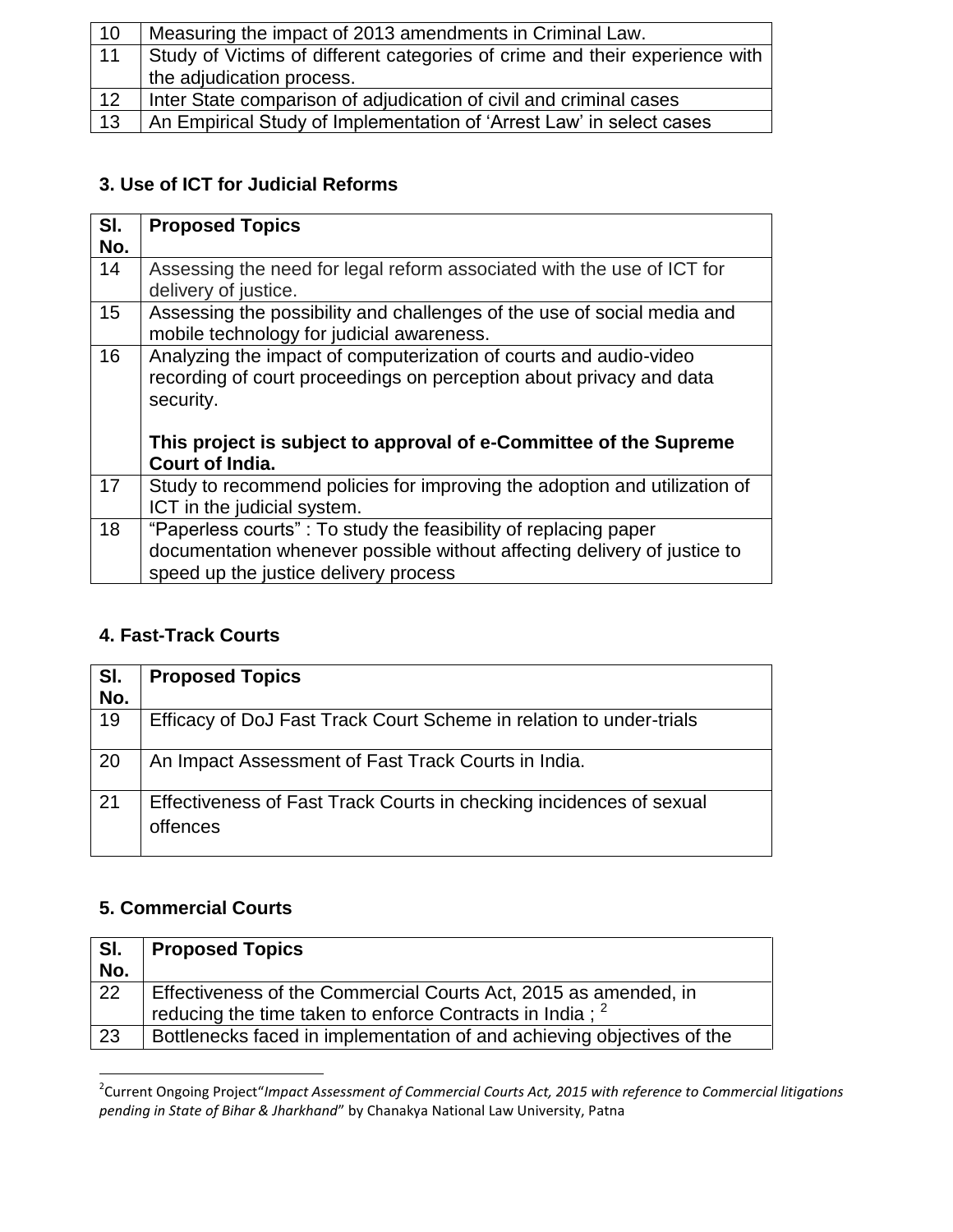### **6. Enforcement of Decrees**

| SI. | <b>Proposed Topics</b>                                                                |
|-----|---------------------------------------------------------------------------------------|
| No. |                                                                                       |
| 24  | Time and Motion study on Enforcement of Decrees and ways to reduce<br>judicial delays |
| 25  | A study on cases where enforcement of decrees contributes to delay                    |

#### **7. Miscellaneous**

| SI.<br>No. | <b>Proposed Topics</b>                                                                                                                                        |
|------------|---------------------------------------------------------------------------------------------------------------------------------------------------------------|
| 26         | To study the use of sentencing power by various courts in the criminal<br>hierarchy to identify the impediments in the exercise of sentencing<br>jurisdiction |
| 27         | <b>Insolvency and Bankruptcy Code</b>                                                                                                                         |
| 28         | <b>Crimes Against Women</b>                                                                                                                                   |
| 29         | Children in Conflict with the Law                                                                                                                             |
| 30         | Human Trafficking                                                                                                                                             |

# **8. New Topics**

| SI.<br>No. | <b>Proposed Topics</b>                                                                                                                                                                                                                                    |
|------------|-----------------------------------------------------------------------------------------------------------------------------------------------------------------------------------------------------------------------------------------------------------|
| 31         | Study on functioning of Dedicated Commercial Courts in country &<br>suggestions for improvement special focus on commercial courts in Delhi<br>and Mumbai.                                                                                                |
| 32         | Study on functioning of Dedicated Commercial Courts in country &<br>suggestions for improvement; special focus on states such as<br>TamilNadu, Andhra Pradesh, Madhya Pradesh, Uttar Pradesh,<br>Rajasthan.                                               |
| 33         | Comprehensive study on functioning of e-filing introduced in India                                                                                                                                                                                        |
| 34         | Role of Pro-bono lawyering in ensuring Access to Justice                                                                                                                                                                                                  |
| 35         | Assess and identify thematic areas of intervention and partnerships to be<br>taken up by Department of Justice with concerned stakeholders and<br>drawing an Action Plan harmonizing DISHA with 2030 Agenda Goal 16<br>on Access to Justice. <sup>4</sup> |
| 36         | A study on the effectiveness of hearings held over Video<br>Conferencing. The study should also cover the features which the VC<br>software should have so as to make the hearings more effective                                                         |

 3 Current Ongoing Project"*The Commercial Court Guide (India) 2021*" by National Law University Delhi.

<sup>4</sup> Current Ongoing Project"*A Field Study to Evaluate the Efficacy of Access to Justice for Under Trials in Selective Prisons in the Specific States"* by National Law University, Delhi.